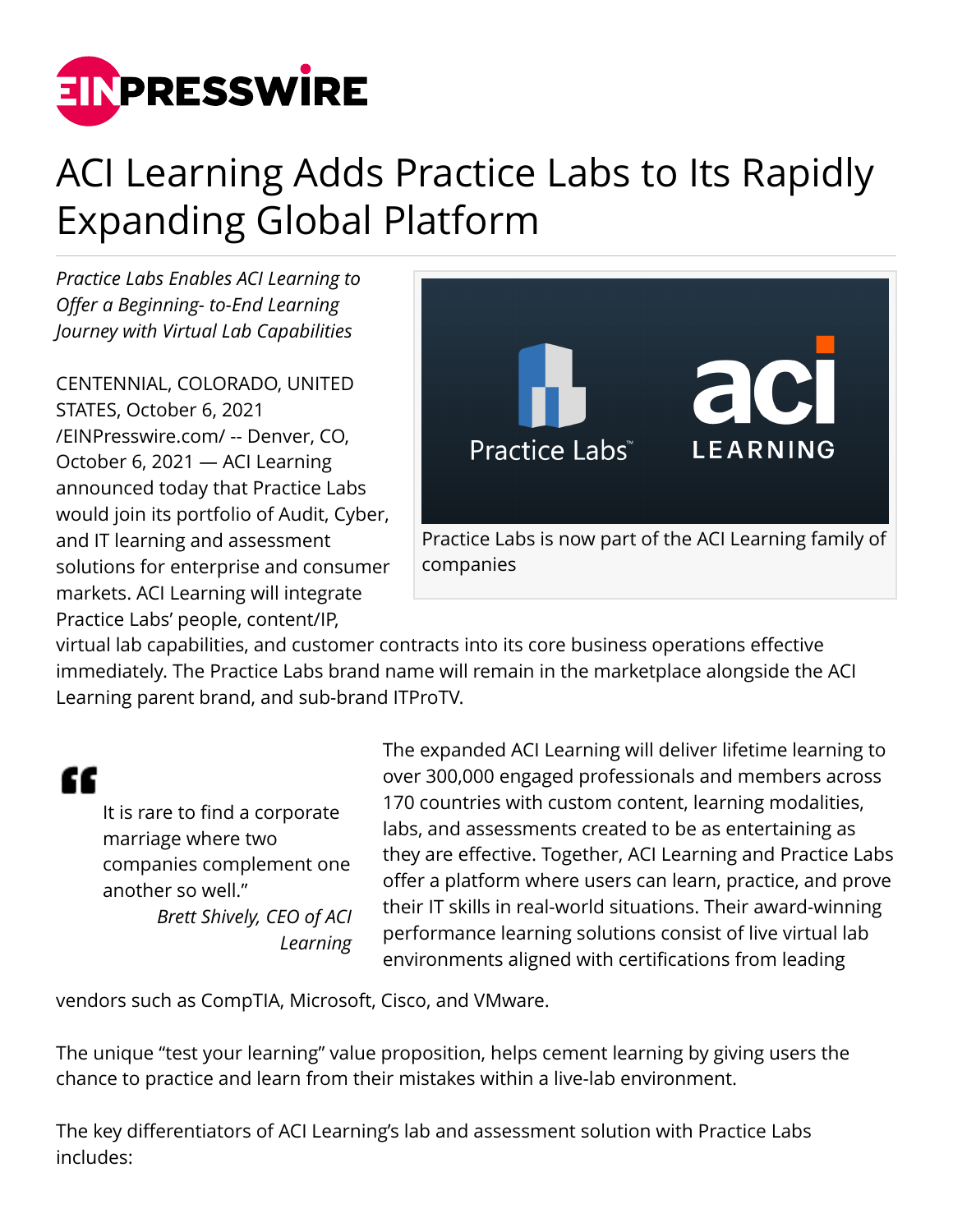Live hardware, not simulations Rapid Learning Tool Interoperability (LTI) integrations Standardized reporting and evaluations Vendor agnostic platform Localization or customization options Broad range of IT topics covering fundamental, intermediate, and advanced levels

"Practice Labs has been a long-standing partner of ACI Learning. Over the past year, we've increasingly seen the benefits of delivering our training, labs, and assessment capabilities together, as one company. Our combined expertise and capabilities enable us to better serve Enterprise, Professional, and Career Starter clients as their go-to training provider for all things technology and information management," noted Brett Shively, CEO of ACI Learning. "We see natural product and staffing synergies by approaching the market with one solution.

Practice Labs, founded in 2005, is an industry leader in virtual IT and Cyber Security lab assessments with a broad network of channel and university partners. Based in Kent, England, Practice Labs expands ACI Learning's presence in European markets and solidifies ACI's foothold among B2B clients. Practice Labs co-founder Ricky Doyle notes, "With Practice Labs, we created a people company first, and a tech company second. That philosophy, coupled with an emphasis on student outcomes, aligns perfectly with ACI Learning."

"We could not be more thrilled to welcome the Practice Labs team into the ACI Learning family," said Shively. "It is rare to find a corporate marriage where two companies complement one another so well. We share a common work culture and a shared vision for the future of Audit, Cyber, & IT learning and career readiness."

Chong Moua, Managing Partner at Philadelphia-based Private Equity Firm, Boathouse Capital, added, "Over the past 18 months ACI management has continued to execute by driving extraordinary organic growth during unprecedented headwinds, while successfully integrating the MIS Training Institute, LeaderQuest, and ITProTV into ACI Learning. The combination of our content knowledge, our multi-modal learning, our expanded production capabilities, and now our in-house lab and assessments, will enable us to maintain a unique advantage in the market."

Boathouse Capital completed the purchase of Practice Labs on October 4, 2021 and integrated its operations with ACI Learning immediately. The combined company now employs over 275 staff in nine locations across the United States and the United Kingdom.

Find more information about ACI Learning at [acilearning.com.](https://acilearning.com)

Find more information about Practice Lab's world-class lab and assessment capabilities at <https://skills.practice-labs.com>